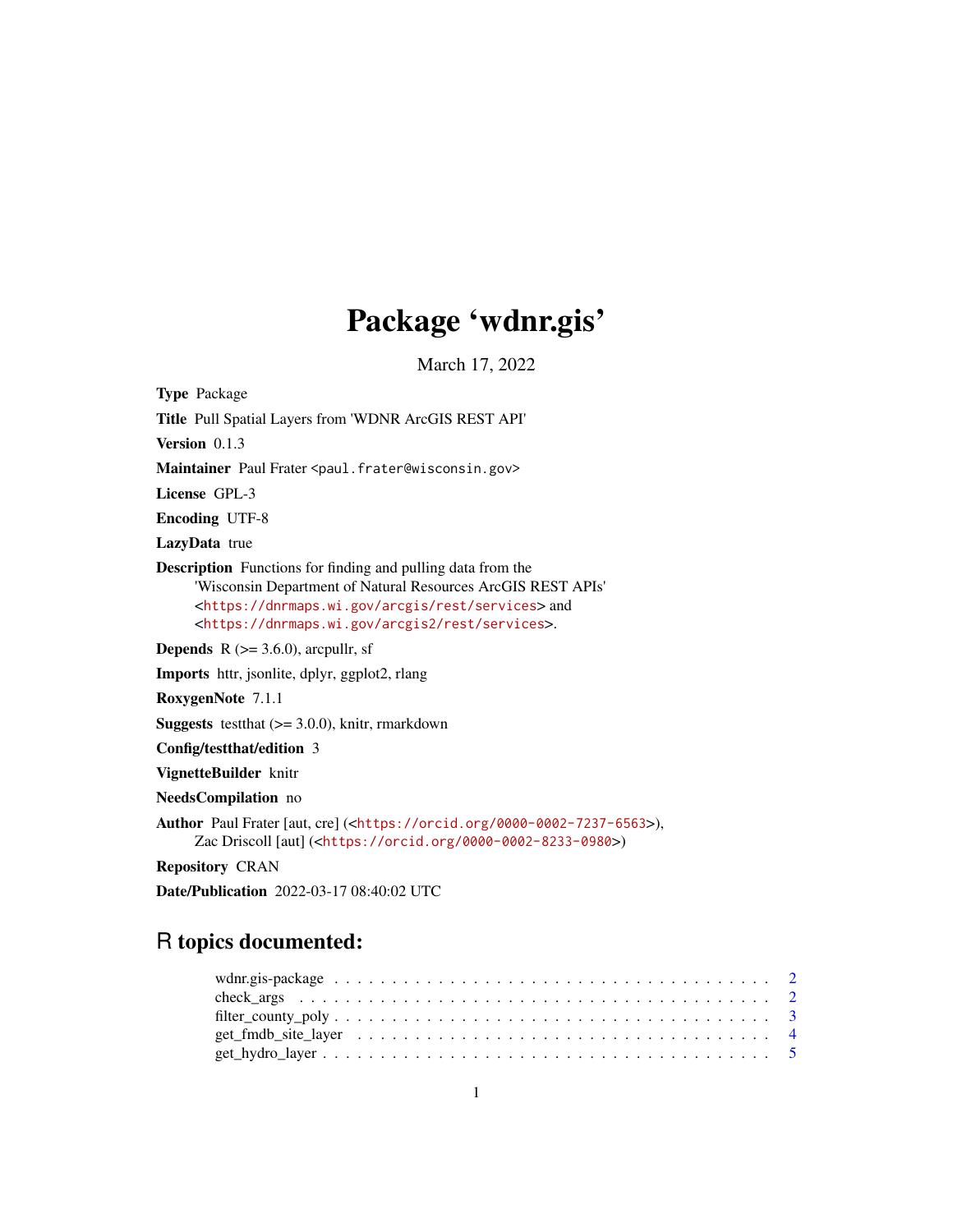# <span id="page-1-0"></span>2 check\_args

| Index |                                                                                                             |  |  |  |  |  |  |  |  |  |  |  |  |  | 15 |  |
|-------|-------------------------------------------------------------------------------------------------------------|--|--|--|--|--|--|--|--|--|--|--|--|--|----|--|
|       |                                                                                                             |  |  |  |  |  |  |  |  |  |  |  |  |  |    |  |
|       |                                                                                                             |  |  |  |  |  |  |  |  |  |  |  |  |  |    |  |
|       |                                                                                                             |  |  |  |  |  |  |  |  |  |  |  |  |  |    |  |
|       |                                                                                                             |  |  |  |  |  |  |  |  |  |  |  |  |  |    |  |
|       |                                                                                                             |  |  |  |  |  |  |  |  |  |  |  |  |  |    |  |
|       | list layer url $\ldots \ldots \ldots \ldots \ldots \ldots \ldots \ldots \ldots \ldots \ldots \ldots \ldots$ |  |  |  |  |  |  |  |  |  |  |  |  |  |    |  |
|       |                                                                                                             |  |  |  |  |  |  |  |  |  |  |  |  |  |    |  |
|       |                                                                                                             |  |  |  |  |  |  |  |  |  |  |  |  |  |    |  |
|       |                                                                                                             |  |  |  |  |  |  |  |  |  |  |  |  |  |    |  |
|       |                                                                                                             |  |  |  |  |  |  |  |  |  |  |  |  |  |    |  |
|       |                                                                                                             |  |  |  |  |  |  |  |  |  |  |  |  |  |    |  |

wdnr.gis-package *wdnr.gis*

#### **Description**

A package to pull spatial layers from the Wisconsin DNR ArcGIS REST API

#### Details

The wdnr.gis package provides shortcut functions for working with various spatial layers on the WDNR ArcGIS REST API. Currently, these include: get\_hydro\_layer, get\_watershed\_layer, get\_roads\_layer, get\_fmdb\_site\_layer

# get\_\*\_layer functions

These functions retrieve spatial layers that are noted by the middle term in the function name. For example, the get\_hydro\_layer function retrieve's spatial data from Wisconsin's 24K Rivers and Streams Hydrography layer (or lakes if specified). These functions generally have the same arguments and can be queried by county, sf\_object, watershed, or a SQL where statement.

check\_args *Helper functions to aid in checking arguments to get\_\*\_layer functions*

# Description

check\_layer\_args simply looks at the arguments that is passed to it and checks to make sure that at least one is not NULL. avoid\_duplicate\_sf\_args ensures the presence of only one argument that would result in a downstream spatial query (i.e. only a single sf object can be used in a spatial query – this function ensures that only one will be). deparse\_arg\_names is just a helper for the above two functions to format argument names in a useful way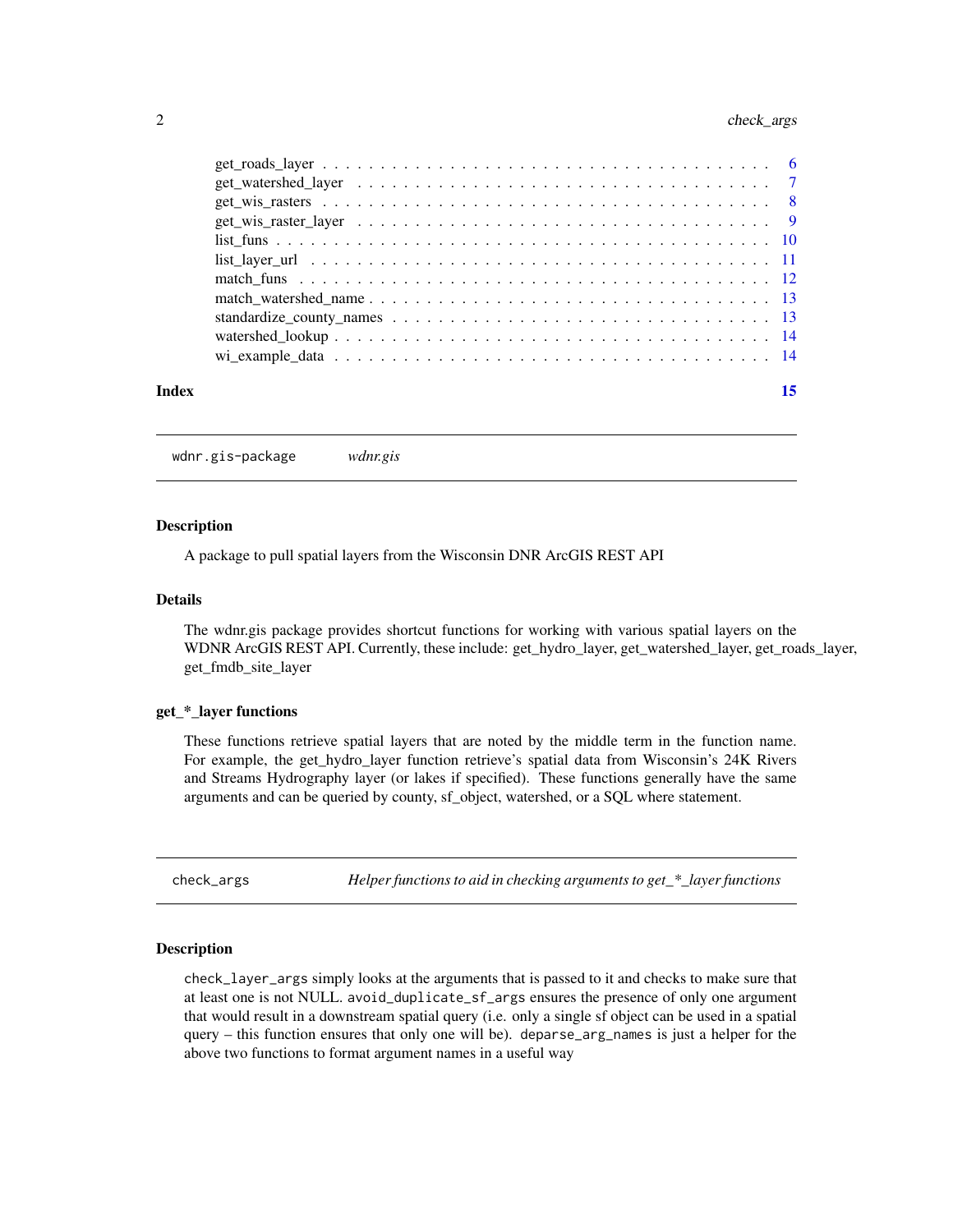<span id="page-2-0"></span>filter\_county\_poly 3

# Usage

```
check_layer_args(...)
```
avoid\_duplicate\_sf\_args(...)

deparse\_arg\_names(...)

# Arguments

... Any number of objects to be checked

# Value

If any of ... are not NULL, returns nothing. Otherwise stops function execution.

# Examples

```
## Not run:
a \leftarrow \text{NULL}b <- NULL
check_layer_args(a, b)
```
## End(Not run)

filter\_county\_poly *Retrieve county polygon layer*

# Description

Return specific county polygon layer from wi\_counties sf object

#### Usage

```
filter_county_poly(...)
```
#### Arguments

... Any Wisconsin counties provided as character strings, separated by commas

# Value

An sf data.frame with the appropriate counties

# Examples

```
## Not run:
plot(filter_county_poly("door"))
plot_layer(filter_county_poly("portage"))
```
## End(Not run)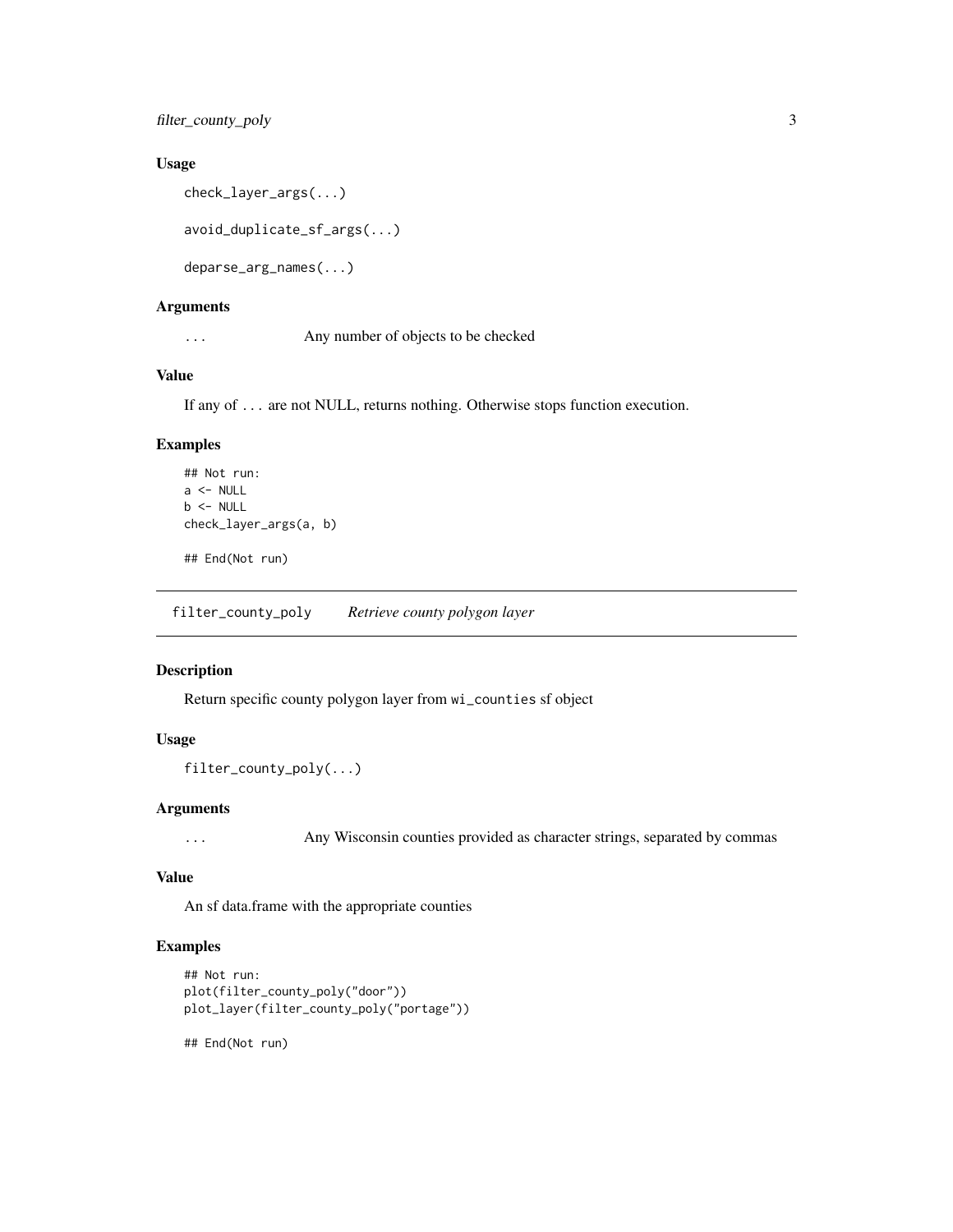<span id="page-3-0"></span>get\_fmdb\_site\_layer *Retrieve WDNR's FMDB Site spatial layer*

# Description

A function that can be used to retrieve the WDNR's Fish Management Database's (FMDB) monitoring site spatial layer. A spatial query can be performed to limit the output of the function by supplying a county name, watershed code, watershed name, or custom sf polygon object. Use the 'watershed\_lookup' to find valid watershed codes and names. FMDB site sequance numbers (site\_seq) or SWIMS (swims\_site\_seq) site sequance numbers can be provided to return specific sites. The 'where' arguement can be used to run custom SQL queries.

#### Usage

```
get_fmdb_site_layer(
  county = NULL,
  watershed_code = NULL,
  watershed_name = NULL,
  sf_object = NULL,
  site_seq = NULL,
  swims_site_seq = NULL,
  where = NULL,layer_type = "points",
  ...
)
```
#### Arguments

| county     | A character object specifying a county name                               |
|------------|---------------------------------------------------------------------------|
|            | watershed_code A character object specifying the HUC code for a watershed |
|            | watershed_name A character object specifying the HUC name for a watershed |
| sf_object  | Any sf polygon object                                                     |
| site_seq   | A character object or string                                              |
|            | swims_site_seq A character object or string                               |
| where      | SOL statement                                                             |
| layer_type | Character. Retrieve point stations, polygon stations, or both.            |
| $\ddots$   | Additional parameters to pass to get_spatial_layer                        |

#### Value

A sf object of class multipoints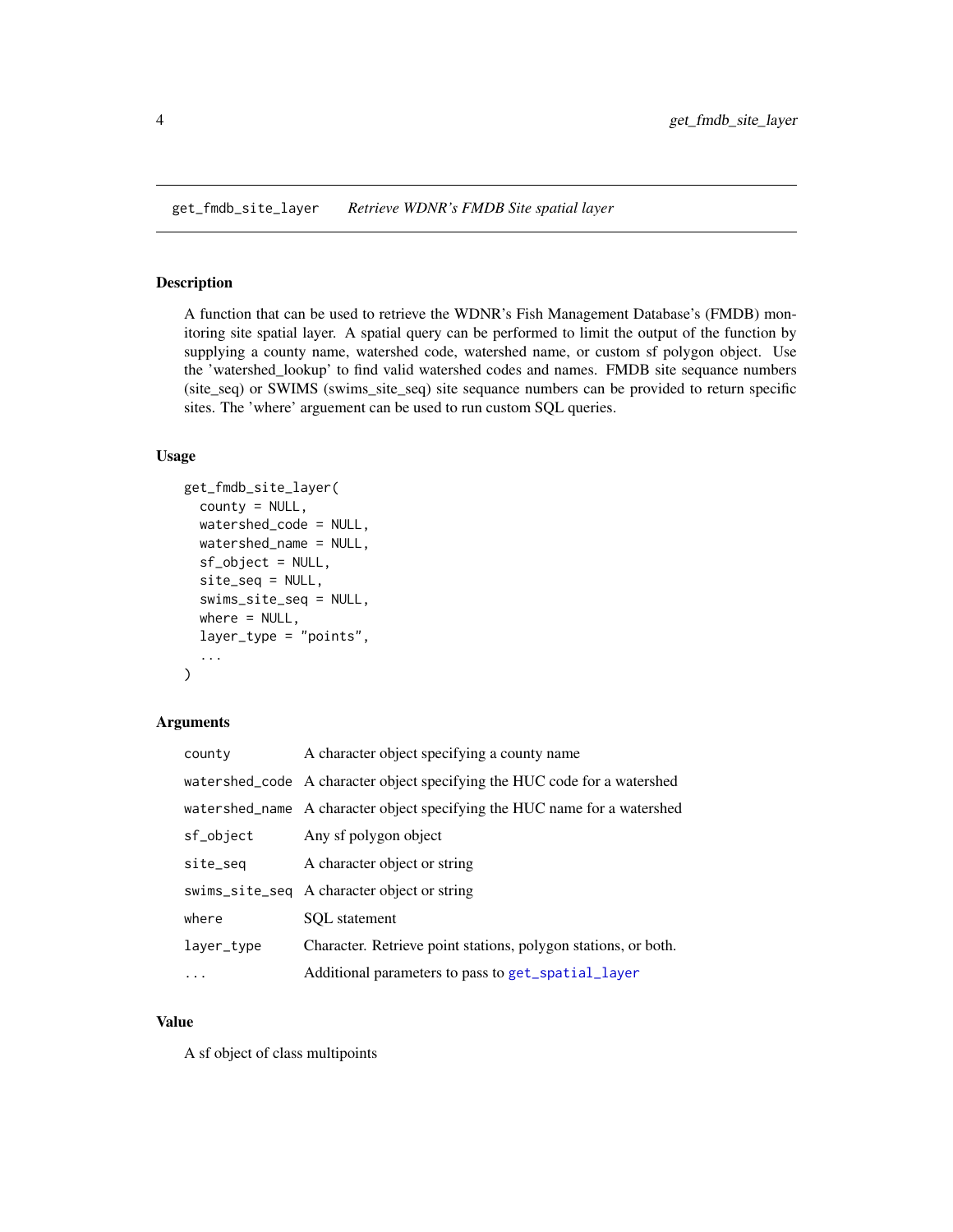<span id="page-4-0"></span>get\_hydro\_layer 5

#### Examples

```
## Not run:
get_fmdb_site_layer(county = "milwaukee")
get_fmdb_site_layer(watershed_code = "07070006")
get_fmdb_site_layer(site_seq = c(7511,10175131,128290))
get_fmdb_site_layer(county = "waukesha",
                    where = "STATION_TYPE_CODE = 'LAKE'")
```
## End(Not run)

get\_hydro\_layer *Retrieve WDNR's HYDRO spatial layer*

#### Description

A function that can be used to retrieve WDNR's 24k Hydrography (HYDRO) layer. Either the"24K Hydrography Streams and Rivers" or the "24K Hydrography Lakes and Open Water" can be queried by setting 'layer\_type' to 'lines' or 'polygons' respectively. A spatial query can be performed to limit the output of the function by supplying a county name, watershed code, watershed name, or custom sf polygon object. Use the 'watershed\_lookup' to find valid watershed codes and names. WBIC's can also be provided in order to return features for specific waterbodies. The 'where' arguement can be used to run custom SQL queries.

#### Usage

```
get_hydro_layer(
  county = NULL,watershed_code = NULL,
  watershed_name = NULL,
  sf_object = NULL,
  wbic = NULL,where = NULL,layer_type = "lines",
  ...
)
```
#### Arguments

| county     | A character object specifying a county name                               |
|------------|---------------------------------------------------------------------------|
|            | watershed_code A character object specifying the HUC code for a watershed |
|            | watershed_name A character object specifying the HUC name for a watershed |
| sf_object  | Any sf polygon object                                                     |
| wbic       | A character object or string of WBIC's                                    |
| where      | SOL statement                                                             |
| layer_type | "lines", "polygons", or "flowlines"                                       |
|            | Additional parameters to pass to get_spatial_layer                        |
|            |                                                                           |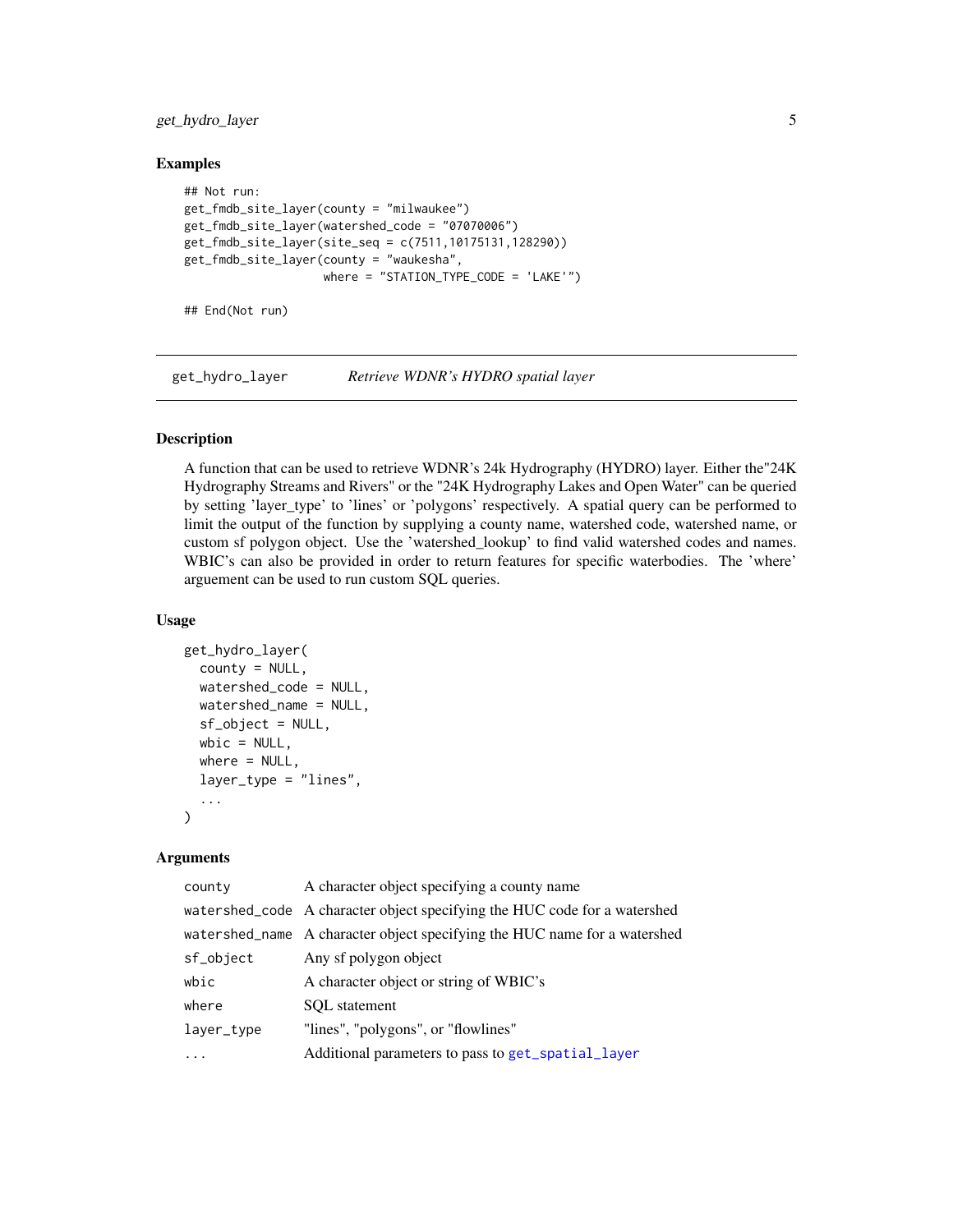# <span id="page-5-0"></span>Details

This function will retrieve WDNR's hydro layer. A county, watershed code, watershed\_name, or custom sf polygon can be specifie to filter the layer. The layer type can be specified to query either the polylines or polygons hydro spatial layers.

#### Value

An sf object of class polylines of polygons

# Examples

```
## Not run:
get_hydro_layer(county = "milwaukee", layer_type = "lines")
get_hydro_layer(watershed_code = "07070006", layer_type = "polygons")
get_hydro_layer(wbic = c("549400", "15000"), layer_type = "polygons")
get_hydro_layer(county = "milwaukee", where = "HYDROTYPE = '508'")
```
## End(Not run)

get\_roads\_layer *Retrieve WDNR's roads spatial layer*

#### Description

A function to retrieve WDNR's roads spatial layers. "layer\_type" can be set to "major\_roads" or "minor\_roads" to query the Major Roads or County and Local Roads respectively. A spatial query can be performed to limit the output of the function by supplying a county name, watershed code, watershed name, or custom sf polygon object. Use the 'watershed\_lookup' to find valid watershed codes and names. The "where" argument can be used to run custom SQL queries.

#### Usage

```
get_roads_layer(
 county = NULL,
 watershed_code = NULL,
 watershed_name = NULL,
  sf_object = NULL,
 where = NULL,
  layer_type = "all",
  ...
\lambda
```
# Arguments

| county | A character object specifying a county name                               |
|--------|---------------------------------------------------------------------------|
|        | watershed_code A character object specifying the HUC code for a watershed |
|        | watershed_name A character object specifying the HUC name for a watershed |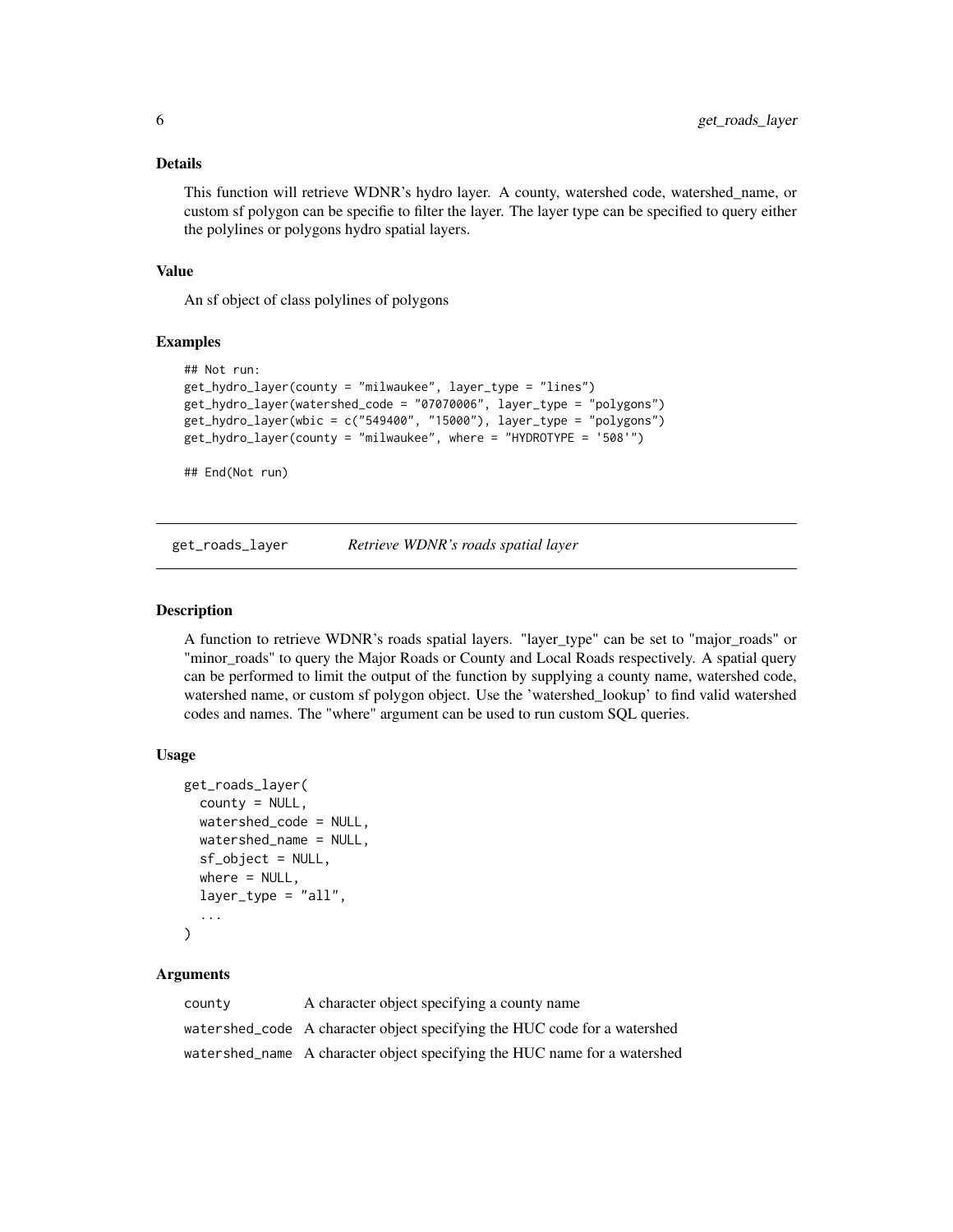<span id="page-6-0"></span>

| sf_object               | Any sf polygon object                              |
|-------------------------|----------------------------------------------------|
| where                   | SOL statement                                      |
| layer_type              | "major_roads" or "minor_roads"                     |
| $\cdot$ $\cdot$ $\cdot$ | Additional parameters to pass to get_spatial_layer |

#### Value

A sf object of class polylines

# Examples

```
## Not run:
get_roads_layer(county = "washington", layer_type = "major_roads")
get_roads_layer(watershed_code = "07070006", layer_type = "minor_roads")
get_roads_layer(where ="HWY_NUM = '43'",layer_type = "major_roads")
```
## End(Not run)

get\_watershed\_layer *Retrieve a watershed polygon*

#### Description

This function will retrieve a watershed boundary from WDNR's ArcGIS Rest Services. A subbasin (HUC8), watershed (HUC 10), or subwatershed (HUC 12) can be retrieved by passing the HUC code or name as a character string. See watershed\_lookup for a full list of HUC codes and names. Use filter\_huc() to see watersheds by county or classification level.

#### Usage

```
get_watershed_layer(
  watershed_code = NULL,
  watershed_name = NULL,
  county = NULL,
  sf_object = NULL,
  huc_level = NULL,
  where = NULL,
  ...
\mathcal{L}
```
# Arguments

|           | watershed_code A character object specifying the HUC code for a watershed |
|-----------|---------------------------------------------------------------------------|
|           | watershed_name A character object specifying the HUC name for a watershed |
| county    | A character object specifying a county name                               |
| sf_object | Any sf polygon object                                                     |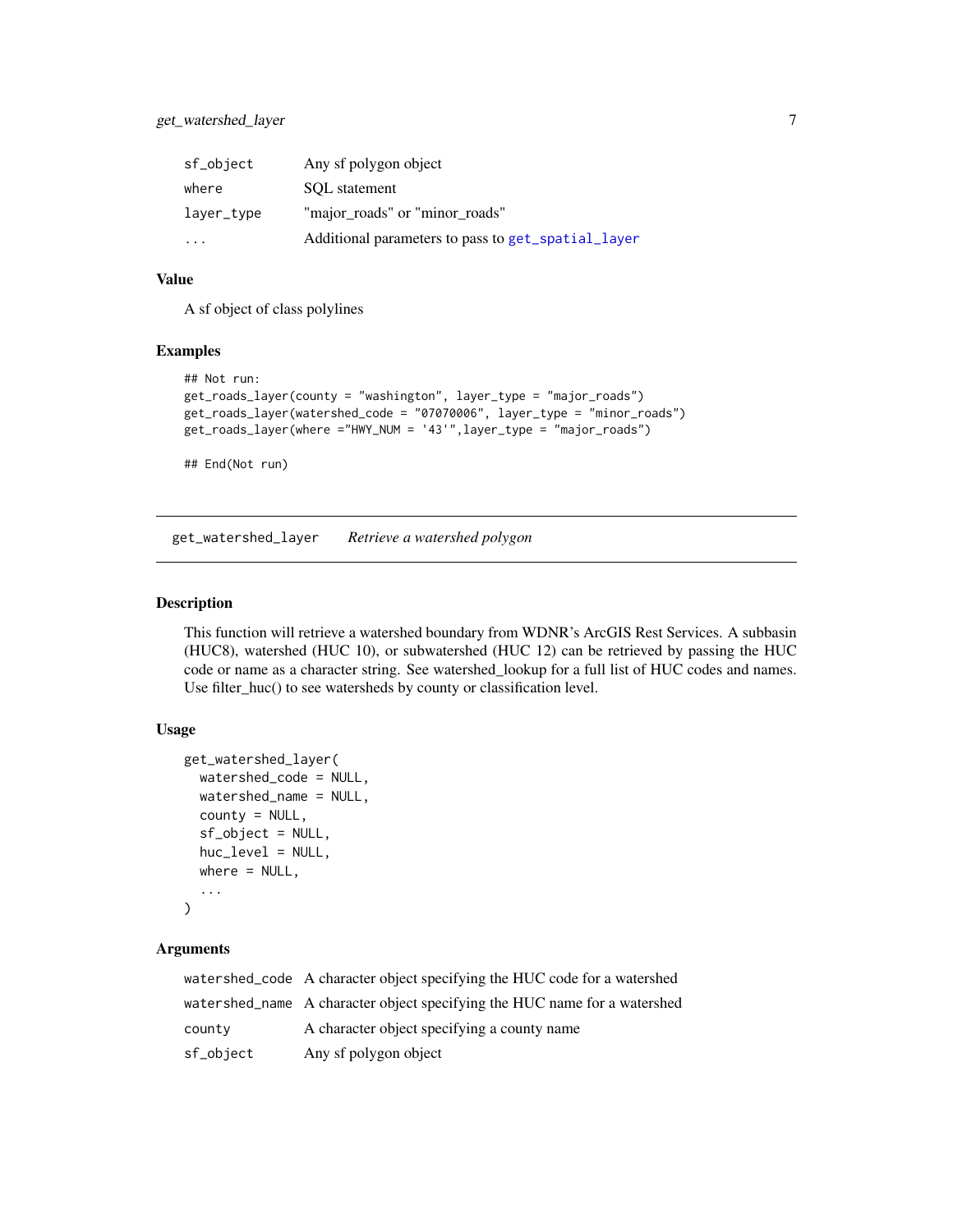<span id="page-7-0"></span>

| huc level               | "HUC 8", "HUC 10", or "HUC 12"                             |
|-------------------------|------------------------------------------------------------|
| where                   | SOL statement                                              |
| $\cdot$ $\cdot$ $\cdot$ | Additional parameters that are passed to get_spatial_layer |

# Details

A function to retrieve a watershed boundary from WDNR's subbasin (HUC8), watershed (HUC 10), or subwatershed (HUC 12) spatial layers. Use 'watershed\_lookup' to see a full list of available HUC codes and names.

#### Value

A sf polygon object

#### Examples

```
## Not run:
get_watershed_layer(watershed_code = "07070006")
get_watershed_layer(watershed_name = "Kickapoo")
get_watershed_layer(county = "forest",huc_level = "HUC_12")
```
## End(Not run)

| get_wis_rasters | General function to pull Raster layers from a MapServer or Image- |
|-----------------|-------------------------------------------------------------------|
|                 | Server                                                            |

# Description

This is a non-exported function that is used as the engine for [get\\_wis\\_landcover](#page-8-1) and [get\\_wis\\_imagery](#page-8-1). It converts watersheds, counties, etc. to the appropriate sf\_object and queries the desired service using the function specified in get\_raster\_function

# Usage

```
get_wis_rasters(
  service,
  get_raster_function,
  countv = NULL,
  watershed_code = NULL,
  watershed_name = NULL,
  sf_object = NULL,
  ...
\mathcal{E}
```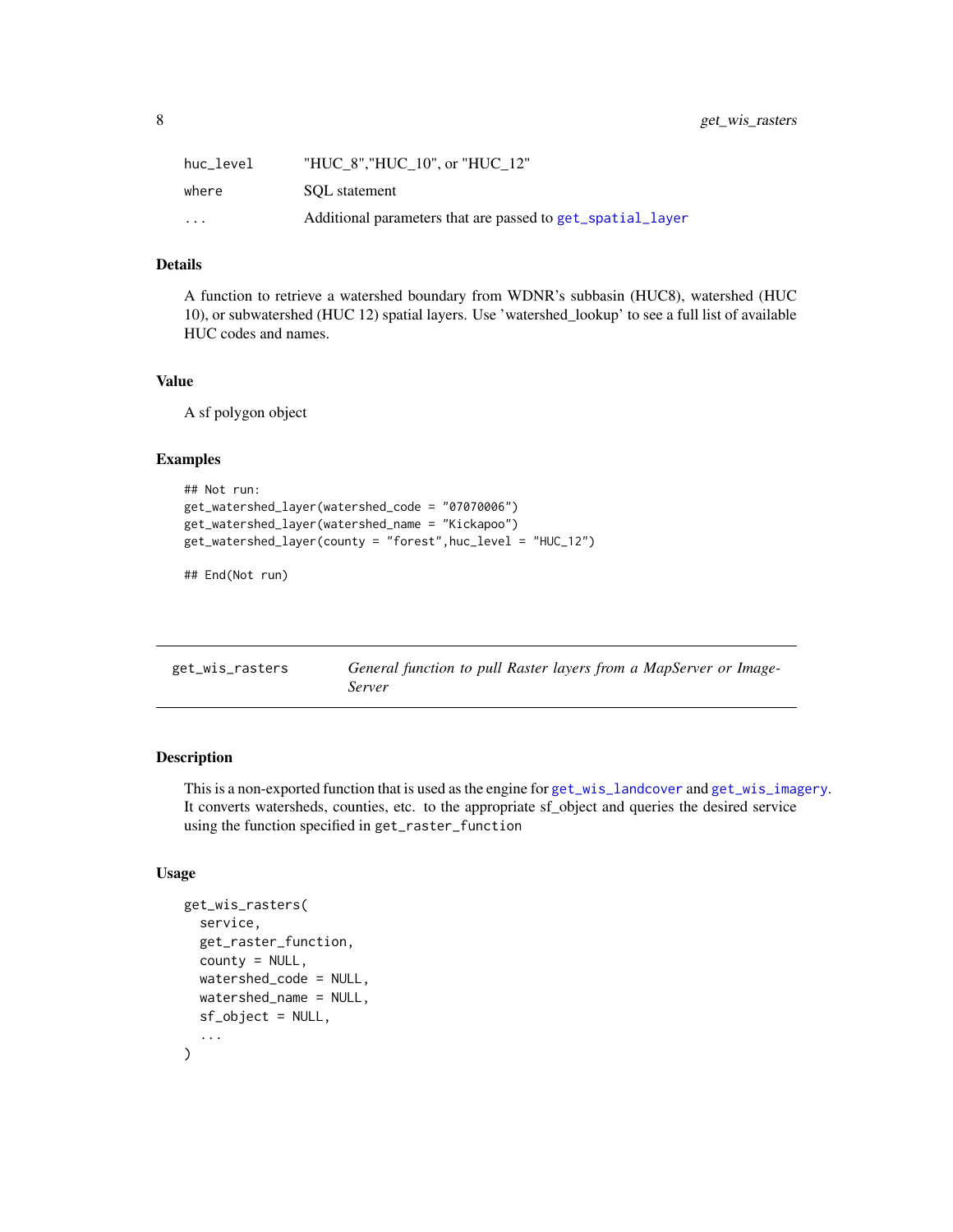# <span id="page-8-0"></span>Arguments

| service             | Text string describing which service to pull. Will get matched by match_services(service). |
|---------------------|--------------------------------------------------------------------------------------------|
| get_raster_function |                                                                                            |
|                     | The arcpullr function to use: either get_map_layer or get_image_layer                      |
| county              | A character object specifying a county name                                                |
|                     | watershed_code A character object specifying the HUC code for a watershed                  |
|                     | watershed_name A character object specifying the HUC name for a watershed                  |
| sf_object           | Any sf polygon object                                                                      |
| $\cdots$            | Additional arguments to pass to the get_raster_function                                    |

# Value

A Raster\* object dependent on get\_raster\_function

get\_wis\_raster\_layer *Get WDNR Image and Map Layers*

#### <span id="page-8-1"></span>Description

Functions to pull layers from the ImageServer and MapServer sections of the [Wisconsin Department](https://dnrmaps.wi.gov/arcgis_image/rest/services) [of Natural Resources ArcGIS REST API](https://dnrmaps.wi.gov/arcgis_image/rest/services) . These are raster layers representing various maps and images throughout the state of Wisconsin. Arguments to these function can be used to specify the spatial extent of the output. If no argument is provided, the full raster will be queried.

#### Usage

```
get_wis_landcover(
  service = "EN_Land_Cover2_Lev2",
  county = NULL,watershed_code = NULL,
  watershed_name = NULL,
  sf_object = NULL,
  ...
)
get_wis_imagery(
  service = "EN_Image_Basemap_Leaf_Off",
  countv = NULL,
 watershed_code = NULL,
 watershed_name = NULL,
  sf_object = NULL,
  ...
\mathcal{E}
```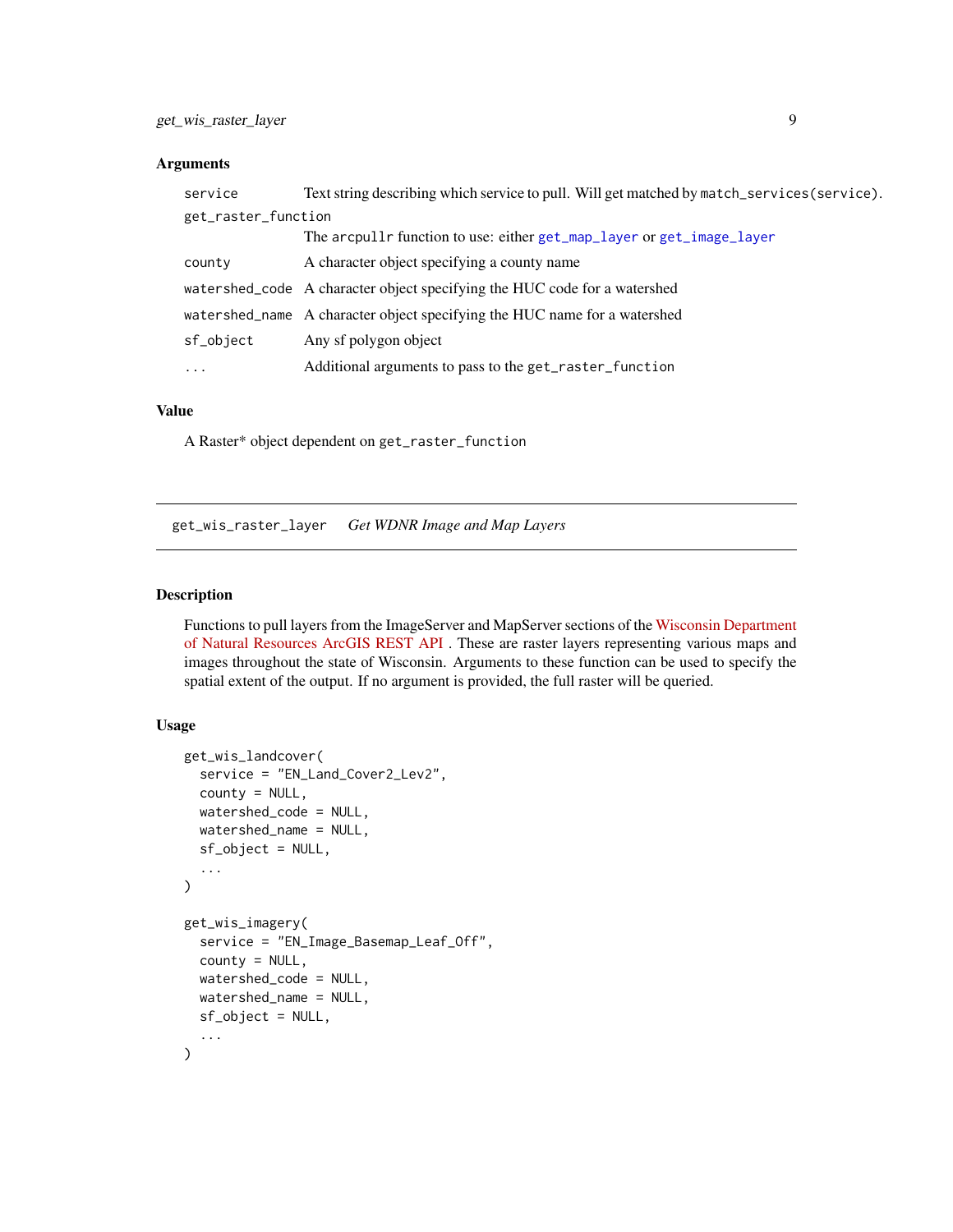# Arguments

| service   | A string describing the service to be pulled.                             |
|-----------|---------------------------------------------------------------------------|
| county    | A character object specifying a county name                               |
|           | watershed_code A character object specifying the HUC code for a watershed |
|           | watershed_name A character object specifying the HUC name for a watershed |
| sf_object | Any sf polygon object                                                     |
| $\ddots$  | Additional arguments to be passed to get_map_layer                        |
|           |                                                                           |

# Details

For a full list of available services use the following search options.

• get\_wis\_landcover

– list\_services(section = "DW\_Land\_Cover")

• get\_wis\_imagery – list\_services(section = "DW\_Image")

#### Value

A "RasterLayer" object

# Examples

```
## Not run:
mke_forest <- get_wis_landcover(county = c("Milwaukee","Forest"))
plot_layer(mke_forest, outline_poly = wi_poly, legend = FALSE)
```
## End(Not run)

<span id="page-9-2"></span>

| list funs | List available sections, services, layers, and URLs in the WDNR GIS |
|-----------|---------------------------------------------------------------------|
|           | <i>REST API</i>                                                     |

#### <span id="page-9-1"></span>Description

These functions can take sections, services, and layers specified as character strings and return either the section, service, layer or url as available in the WDNR GIS REST API

#### Usage

```
list_sections()
list_services(sections = NULL, pull = TRUE)
list_layers(sections = NULL, services = NULL, pull = TRUE)
list_urls(layers = NULL, sections = NULL, services = NULL, pull = TRUE)
```
<span id="page-9-0"></span>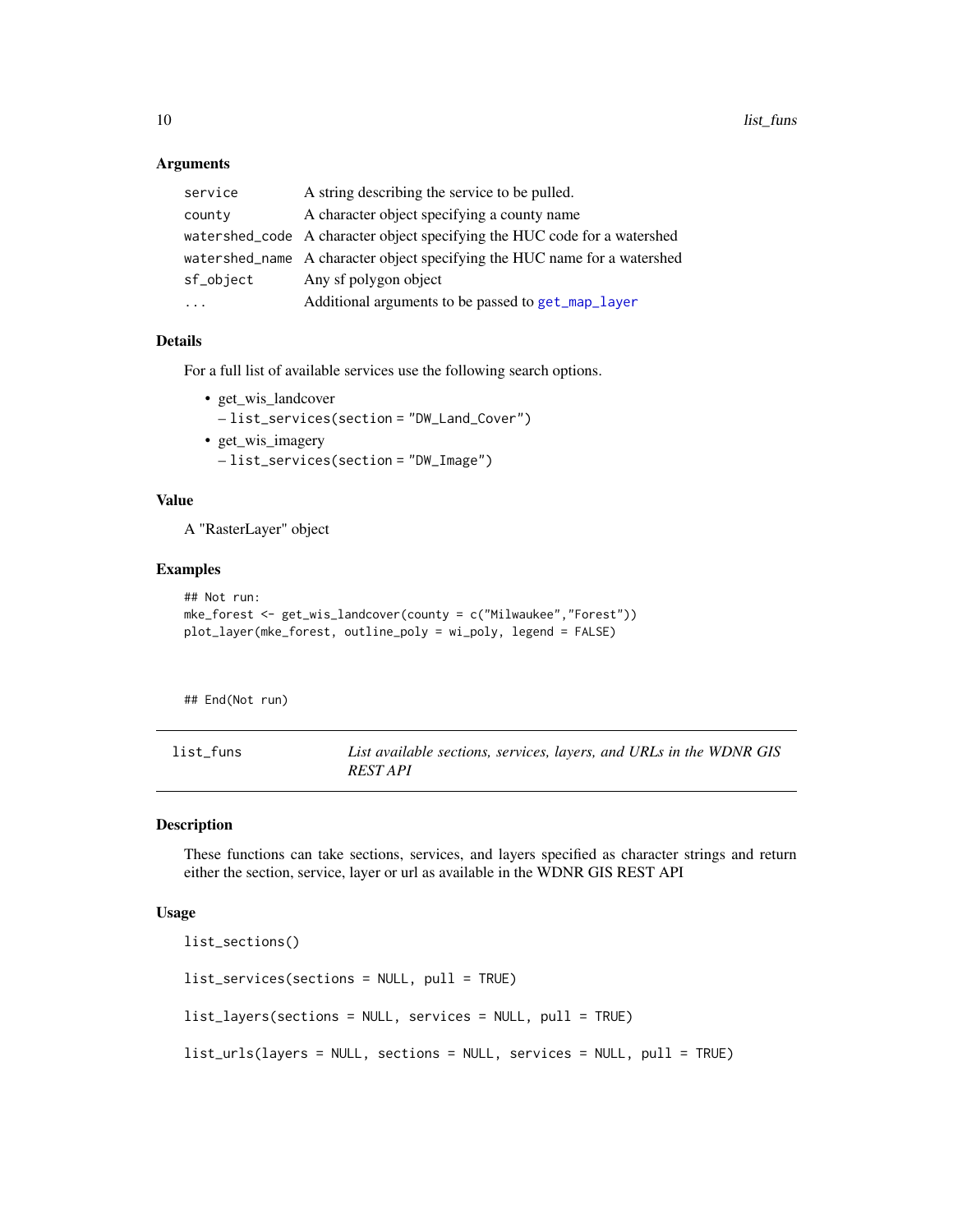# <span id="page-10-0"></span>list\_layer\_url 11

# Arguments

| sections | A character vector of available sections to subset by                                                   |
|----------|---------------------------------------------------------------------------------------------------------|
| pull     | Logical. Pull unique values (TRUE, default) or show the matching rows in the<br>service urls data.frame |
| services | A character vector of available services to subset by                                                   |
| layers   | A character vector of available layers to subset by                                                     |

# Value

A vector of matching sections, services, layers, or URLs depending on the function called

# Examples

```
list_sections()
list_services(sections = "WT_TMDL")
list_layers(services = match_services("Invasive"))
list_urls(sections = match_sections("WT"),
          services = match_services("inland"))
```
list\_layer\_url *Helper function to re-create* [list\\_layers](#page-9-1) *and* [list\\_urls](#page-9-1)

# Description

Helper function to re-create [list\\_layers](#page-9-1) and [list\\_urls](#page-9-1)

# Usage

```
list_layer_url(type = "layer", sections = NULL, services = NULL, pull = TRUE)
```
#### Arguments

| type     | Character. The column of data to retrieve from service urls |
|----------|-------------------------------------------------------------|
| sections | See list funs                                               |
| services | See list funs                                               |
| pull     | See list_funs                                               |

# Value

A vector of available layers or URLs; depending on type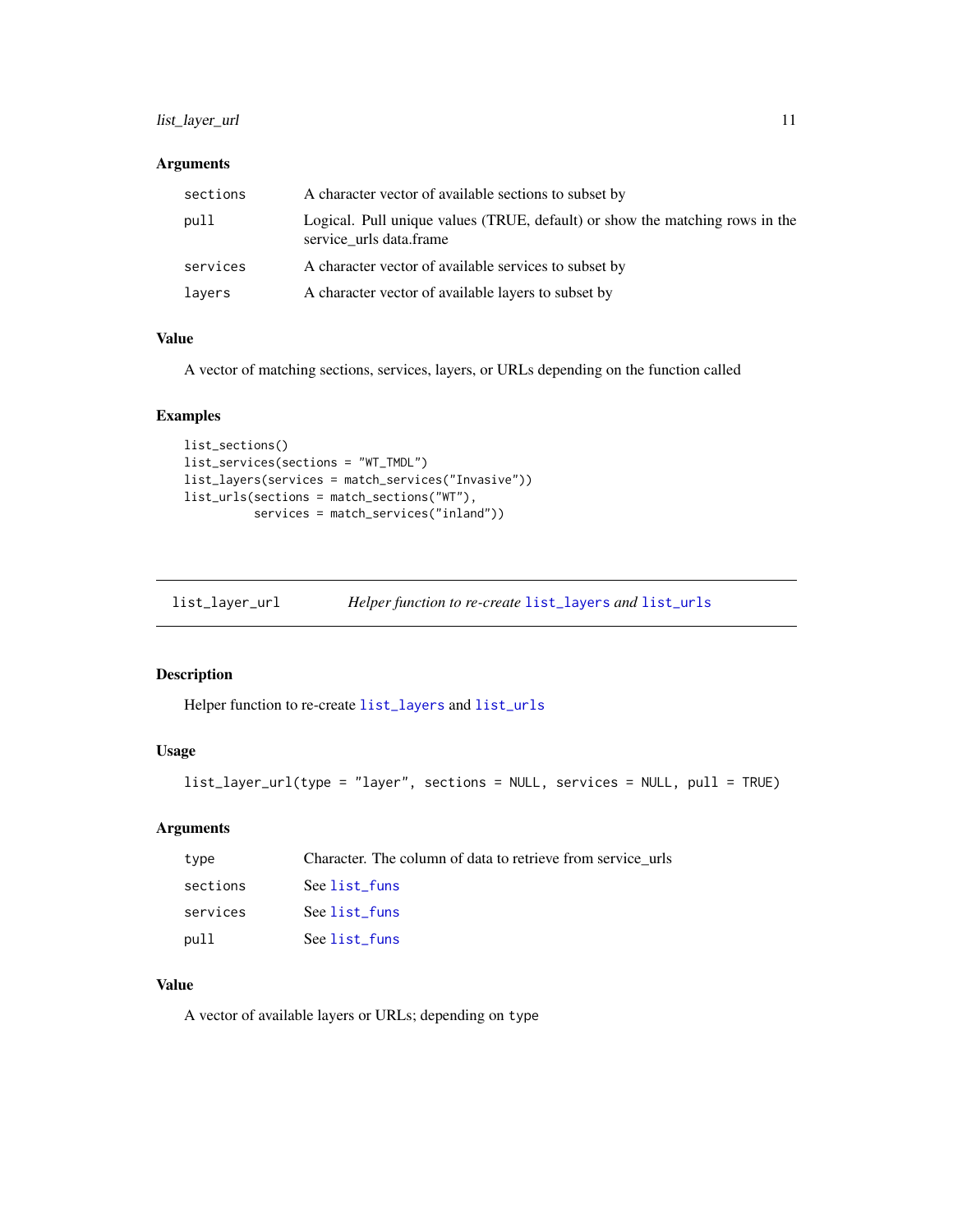<span id="page-11-0"></span>

# Description

These functions allow you to search for sections, services, or layers that are available in the WDNR ArcGIS REST API using a regular expression. This is useful when you don't know the full name of a section, service, or layer but want to search based on keywords

#### Usage

```
match_sections(..., exact = FALSE)
match_services(..., sections = NULL, pull = TRUE, exact = FALSE)
match_layers(..., sections = NULL, services = NULL, pull = TRUE, exact = FALSE)
```
#### Arguments

| $\cdots$ | Character vector or regular expression to match on                                                      |
|----------|---------------------------------------------------------------------------------------------------------|
| exact    | Logical stating whether to match objects in $\dots$ exactly or loosely                                  |
| sections | A character vector of available sections to subset by                                                   |
| pull     | Logical. Pull unique values (TRUE, default) or show the matching rows in the<br>service urls data.frame |
| services | A character vector of available services to subset by                                                   |

# Value

A character vector of all matching sections, services, or layers appropriate to the called function

# Examples

```
match_sections("WT")
match_services("Fish", sections = match_sections("WT"))
match_layers("Fish", sections = match_sections("WT"))
```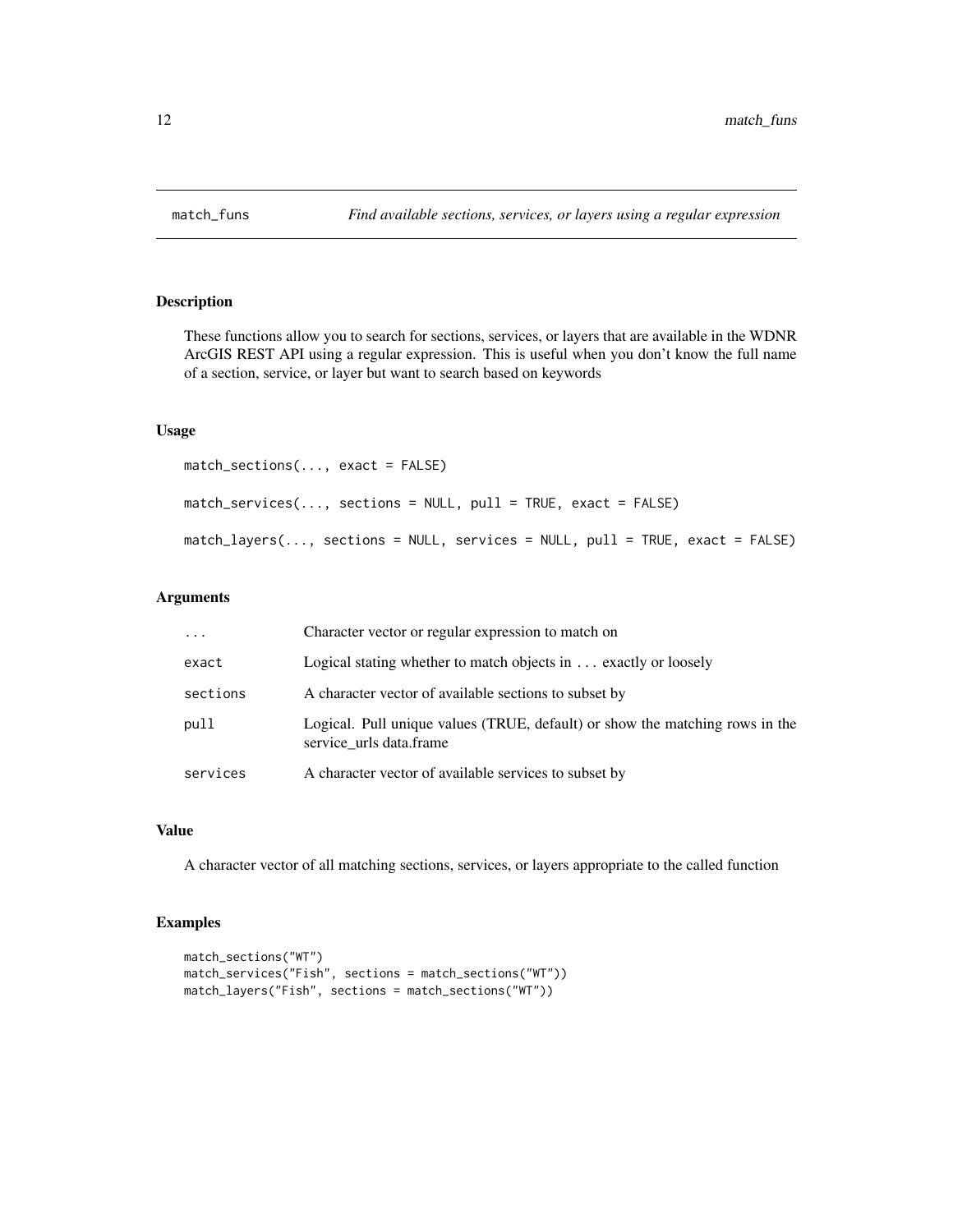<span id="page-12-0"></span>match\_watershed\_name *Match a watershed's name based on one or more regex*

#### Description

This function will match the names of a HUC\_8 or a HUC\_12 watershed found in the watershed\_lookup data set.

#### Usage

```
match_watershed_name(..., pull = TRUE)
```
# Arguments

| $\cdots$ | One or more regex passed as character string |
|----------|----------------------------------------------|
| pull     | Logical. Pull the unique values or           |

# Value

A character string with full watershed names if pull = TRUE, or a data.frame with the number of rows equal to the number of matches otherwise

#### Examples

match\_watershed\_name("rainbow")

standardize\_county\_names

*Standardize county names*

# Description

This function alters string text of county names to a standardized format of lower-cased, no punctuation (i.e. st instead of st.), and underscore instead of spaces

# Usage

```
standardize_county_names(...)
```
#### Arguments

... One or more county names in quotations, or a character vector of county names

#### Value

A character vector the same length as name, but tidied up for easier and standard viewing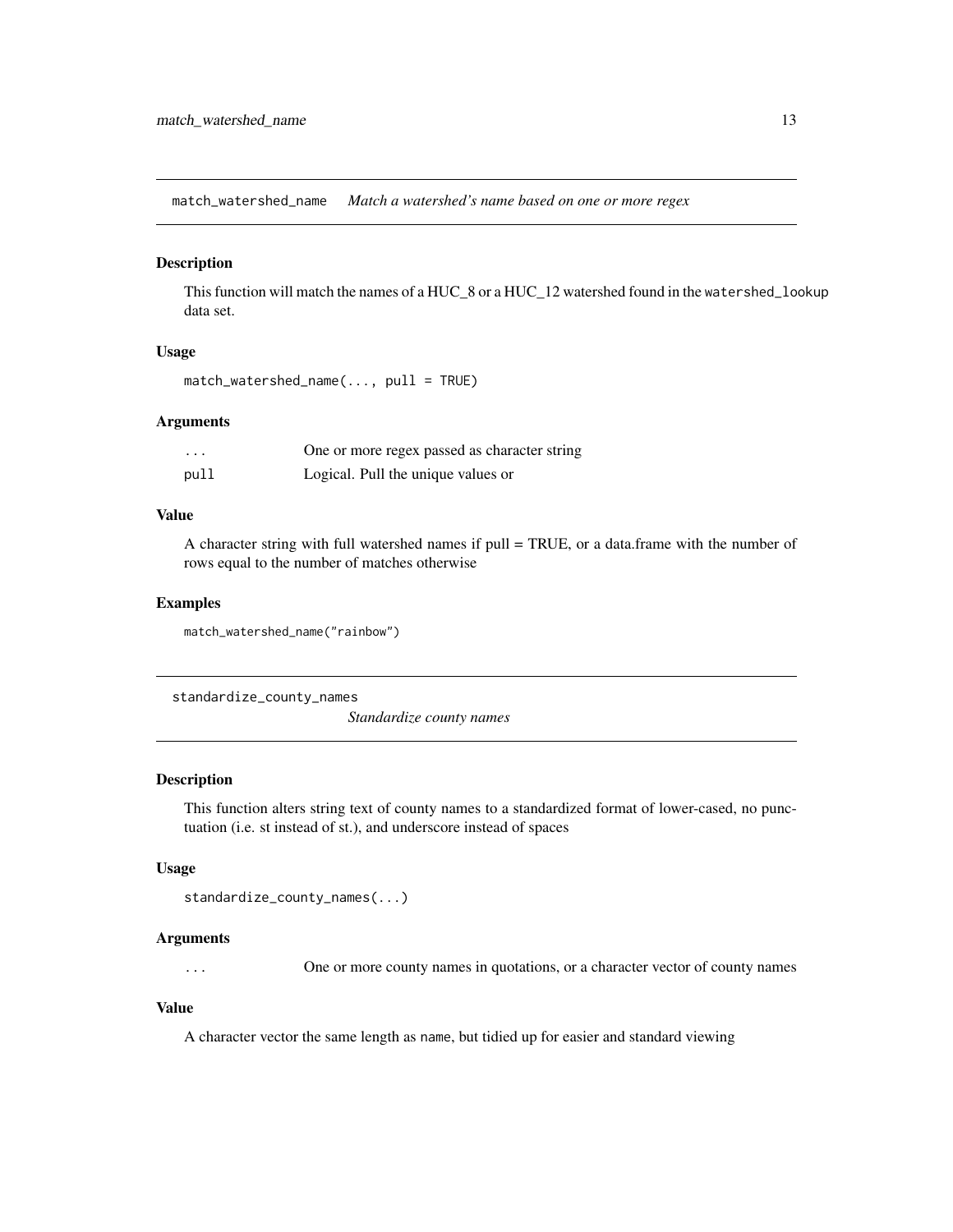<span id="page-13-0"></span>watershed\_lookup *Various example sf polygons*

# Description

These are sf polygons that are used for functions and examples throughout the package

# Usage

watershed\_lookup

wi\_counties

wi\_poly

# Format

An object of class data. frame with 2232 rows and 3 columns.

An object of class sf and data.frame:

An object of class sf (inherits from data.frame) with 1 rows and 2 columns.

#### Source

[map\\_data](#page-0-0)

wi\_example\_data *Various example data and lookup tables*

# Description

These datasets are used for functions and examples throughout the package

# Usage

service\_urls

# Format

A data.frame